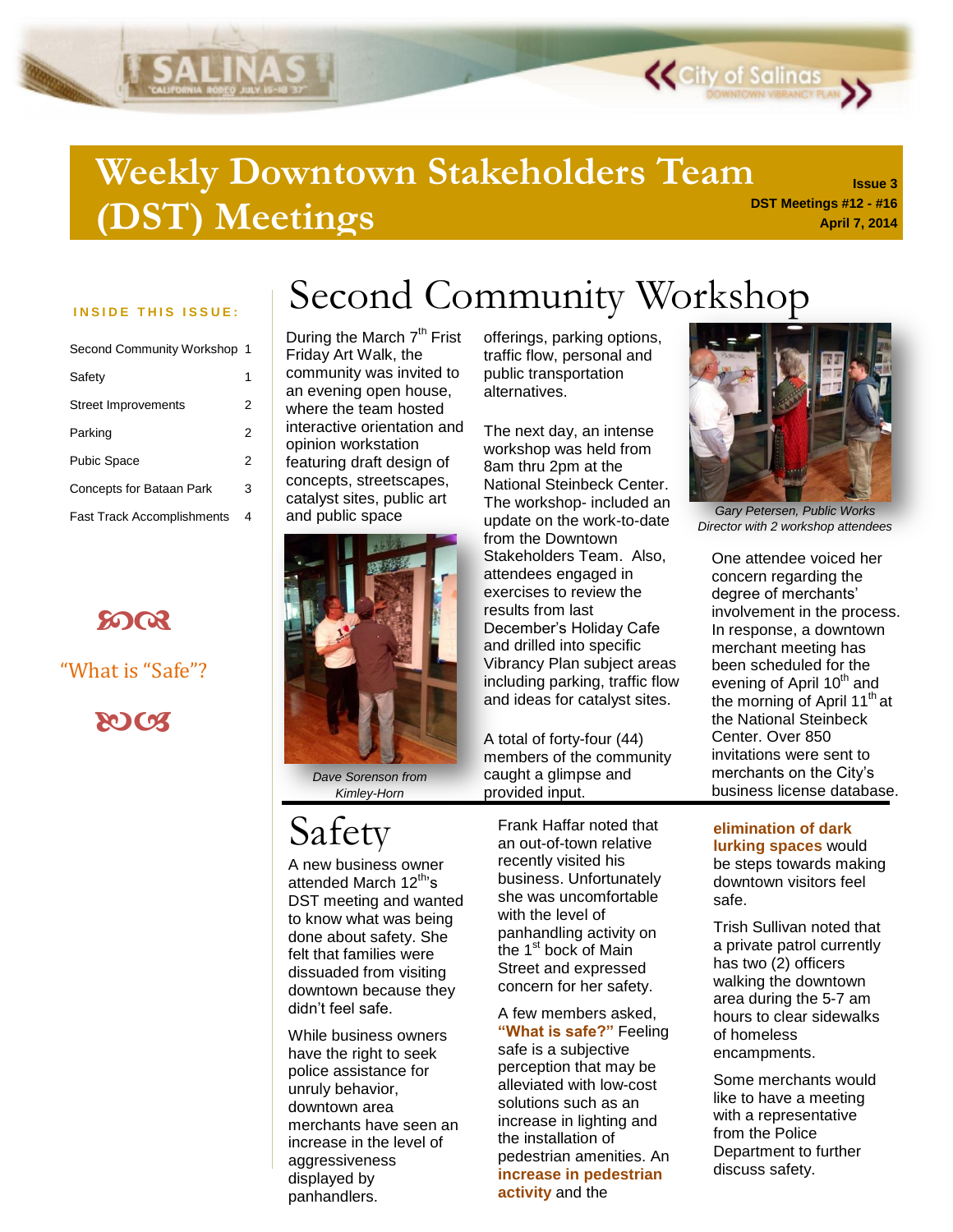*"Salinas and Monterey Street would benefit from being converted to 2-way streets"*

*"How do we invest in creating "our space"?"*



Artist rendition of possible Music Venue on corner of Alisal & Monterey Streets

*"Is downtown familyfriendly?"*

## Street Improvements

The public expressed a clear consensus of preference for **protected bike lanes** over traditional bike routes. Evidence suggests that bike-friendly cities promote tourism. Also, traffic enforcement and education for cycling can may be the answer to solving the bicycle – related traffic issues occurring.

The **re-timing of signals** 

during different times during the day was also seen as a low-cost solution to limited vehicular mobility. For

example, northbound traffic on Monterey Street gets severely congested during the evening peakhours. This led to an informal survey, in which participants were asked to vote on their preference for street reconfiguration scenarios. Results are as follows:

Seventy-three percent of respondents believed mobility would improve if Main Street was returned to a 2-way, while 18% believed it should stay as is and 9% wanted to reverse the flow.

The majority of respondents believed Salinas and Monterey Street would benefit from being converted to 2-way streets, while a couple people would prefer it remain a one-way street and reduced to 2 lanes.

The need for a **policy regarding delivery trucks** was brought up initially by Doug Iwamoto (a DST member) and then again from an attendee at the workshop.

# Parking & Public Space

#### **PARKING**

Studies show that 40% of the land downtown is dedicated to parking. A free shuttle circulating for people using parking lots and a centralized valet parking for visitors and employees were seen as possible options to **encourage the use of existing parking lots**.

The issue was raised that the level of effectiveness of the shuttle service. Some attendees believe the shuttle service would work if **paid parking was within close proximity** and **any free parking would be located offsite**. Many believed that paid parking may be inevitable as the City grows. However, in order

to encourage use, parking lots and alleys need to first be cleaned up.

#### **PUBLIC SPACE**

"Hometown" hospitality is critical. Many wondered: "How do we invest in creating "Our Space"". While our History separates us, the key is in finding the connections.

The **need for art** was a resounding theme and many asked of existing plans / processes or policies regulating the creation and installation art in our public spaces.

Downtown is too dark, thus creating an unsafe atmosphere. Many members of the

community believe that **storefronts need to be lit even after closing time** and would benefit from having set **business hours in which all businesses are open.**

Downtown is in dire need of becoming **more kid / family friendly.** Some ideas to encourage design for the future children and families were:

- Repurpose the Armory area to create an activity center
- Create a public space for clubs to meet
- Work with Schools to create and/or paint site elements with a focus on Salinas" **History**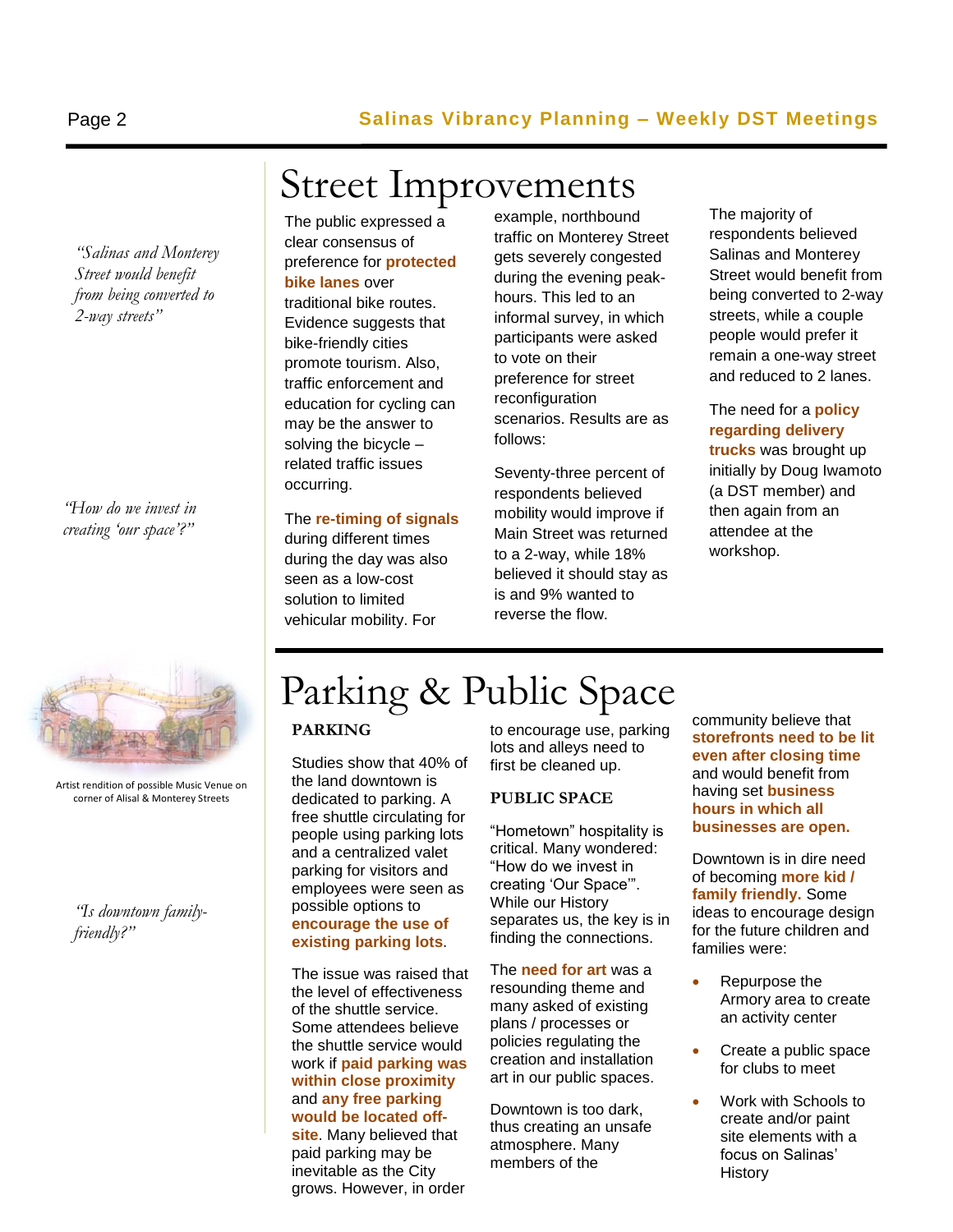#### **Salinas Vibrancy Planning – Weekly DST Meetings** Page 3

# New Concepts for Bataan Park –

Bataan Park honors the<br>105 Salinas and Pajaro Bataan Park honors the Valley military members who proudly paraded down Main Street before being deployed to the Philippines in 1941 and ultimately subjected to the atrocious Bataan Death March.

#### It"s **important that the park's historical significance is maintained**. Some members see the park as a gem that needs to be incorporated into downtown as **a connection to other areas** such as the

Intermodal Transportation Center and Chinatown.

Peter Kasaavan presented the group with



a concept he began working on quite some time ago

According to the graphic above, Bataan Park would be above grade and serve as a direct, pedestrian connection to the Intermodal Transportation Center

and Chinatown.

Traffic from Main Street and Market Street would be redirected under the park and **a pedestrian plaza** would be created with direct pedestrian access to Downtown.

> Larry Bussard also presented an idea for improvements at Bataan Park that would assist in alleviating downtown parking shortages.

A **multi-level parking structure** which includes a park with amenities on the top level that would benefit the community and the Intermodal Transportation users.

*"What would Bataan Park look if it was above grade?"*

*"Bataan Park as a multi-level parking structure would benefit future ITC users"*



DOWNTOWN SALINAS PARKING CONCEPT